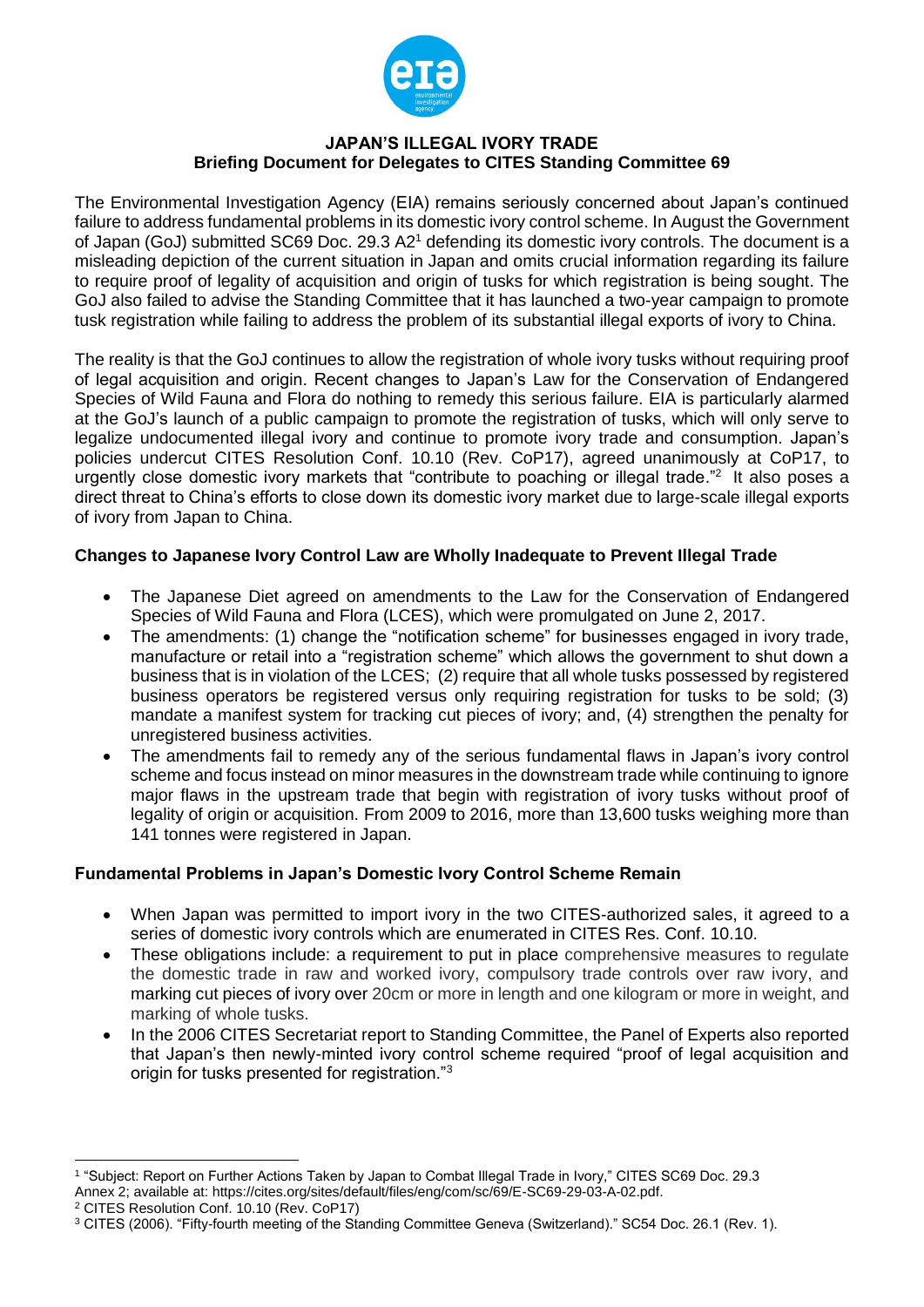- Japan's LCES has never required marking of whole tusks nor marking and registration of cut pieces of ivory. The LCES has never required proof of legal acquisition and origin of whole tusks submitted for registration, contrary to an earlier document presented by Japan<sup>4</sup> which claimed that such proof of legality must be presented at the time of registration of a tusk.
- Third party statements are still accepted as adequate documentation for tusk registration purposes despite extensive evidence of widespread fraudulent statements.

## **GoJ's Proposed Ivory Registration Campaign is a Large-Scale Amnesty**

- Instead of addressing the fundamental problems in the Japanese ivory control scheme, the Government of Japan has announced a two-year nationwide public campaign to encourage the registration of ivory tusks *before* considering possible reform of the tusk registration scheme.<sup>5</sup>
- As part of its program to "strengthen" ivory trade controls, Japan's Ministry of Environment (MoE) is planning to conduct a study to assess the feasibility of scientific methods to prove ivory tusk legality and evaluate the impact of a stricter registration process.
- This means that scientific proof will not be introduced if the feasibility study concludes it is not practically feasible, and that a stricter registration process itself might not be introduced at all in two years time depending on the result of the study.
- EIA is concerned that the tusk registration campaign will result in the registration of large amounts of illegal tusks while stimulating demand for ivory in the run up to the Tokyo Olympics in 2020.
- The proposed tusk registration campaign demonstrates the Government of Japan's overriding commitment to its ivory traders over its CITES international legal obligations.
- Given the extensive evidence of illegal exports of ivory from Japan to China, EIA is deeply troubled that Japan is seeking to increase its market at a time when China is about to close its ivory carving factories and retail outlets.

### **Recent Illegal Ivory Trade Police Investigation in Japan: the Raftel Case<sup>6</sup>**

- The Tokyo Police announced on June 20<sup>th</sup> that it had charged the president of antique company, Raftel, and 27 customers with violating the LCES for illegal trade in unregistered ivory. Media reports indicate that the Tokyo Police believe illegal trade in ivory is "rampant" in Japan.
- According to press reports, Raftel's president told police that he was following instructions from the Japan Wildlife Research Centre (JWRC) to register the tusks on behalf of customers. The JWRC is the government-contracted organization that administers the tusk registration process.
- It appears that the JWRC knew fraudulent documents were being presented by Raftel to gain legal status for illegal ivory but allowed Raftel to carry out registration anyway.
- EIA investigations in 2015 exposed Japan's tusk registration scheme as rife with fraud and subsequent investigations demonstrated that JWRC staff were willing to coach ivory registration applicants on how to falsify registration documents.<sup>7</sup>
- According to news reports, Raftel registered 400-500 tusks over the past four to five years.

# **Ivory Smuggling from Japan to China is Persistent**

 Smugglers have taken advantage of Japan's lax trade controls to re-export ivory from Japan to China. Since 2009 at least 5.8 tonnes<sup>8</sup> of ivory have been seized, in many cases alongside other illegal wildlife products including rhino horn, bear paws, red coral, tiger skins, pangolin scales, and in one case narwhal tusks.

<sup>7</sup> EIA (2016). *The Dirty Secrets of Japan's Illegal Ivory Trade*. available at[: https://eia-](https://eia-global.org/reports/dirty_secrets_of_japans_illegal_ivory_trade-report)

 $\overline{a}$ 

<sup>4</sup> "Japan's Report on Control of trade in Elephant Ivory and Ivory Markets;" CITES SC66 Doc. 29, Annex 20 – p. 4; available at[: https://cites.org/sites/default/files/eng/com/sc/66/E-SC66-29-Annex20.pdf.](https://www.google.com/url?q=https%3A%2F%2Fcites.org%2Fsites%2Fdefault%2Ffiles%2Feng%2Fcom%2Fsc%2F66%2FE-SC66-29-Annex20.pdf&sa=D&sntz=1&usg=AFQjCNGVTUxcCu3dE-7J40s4r7NXlrKQDA)

<sup>5</sup> Ministry of Environment, 2017, Reference material No.7 in the chapter of summary of the Bill, "Strengthening program on ivory trade control", Information packet for "Bill for partially amendments to LCES" (Cabinet Bill No. 33), the office for research, Secretariat of the House of Councilors.

<sup>6</sup> [http://www.asahi.com/articles/ASK6N3C6NK6NUTIL00L.html;](http://www.asahi.com/articles/ASK6N3C6NK6NUTIL00L.html) http://www.sankei.com/affairs/news/170620/afr1706200026 n1.html

[global.org/reports/dirty\\_secrets\\_of\\_japans\\_illegal\\_ivory\\_trade-report.](https://eia-global.org/reports/dirty_secrets_of_japans_illegal_ivory_trade-report)

<sup>&</sup>lt;sup>8</sup> EIA calculation; available upon request.